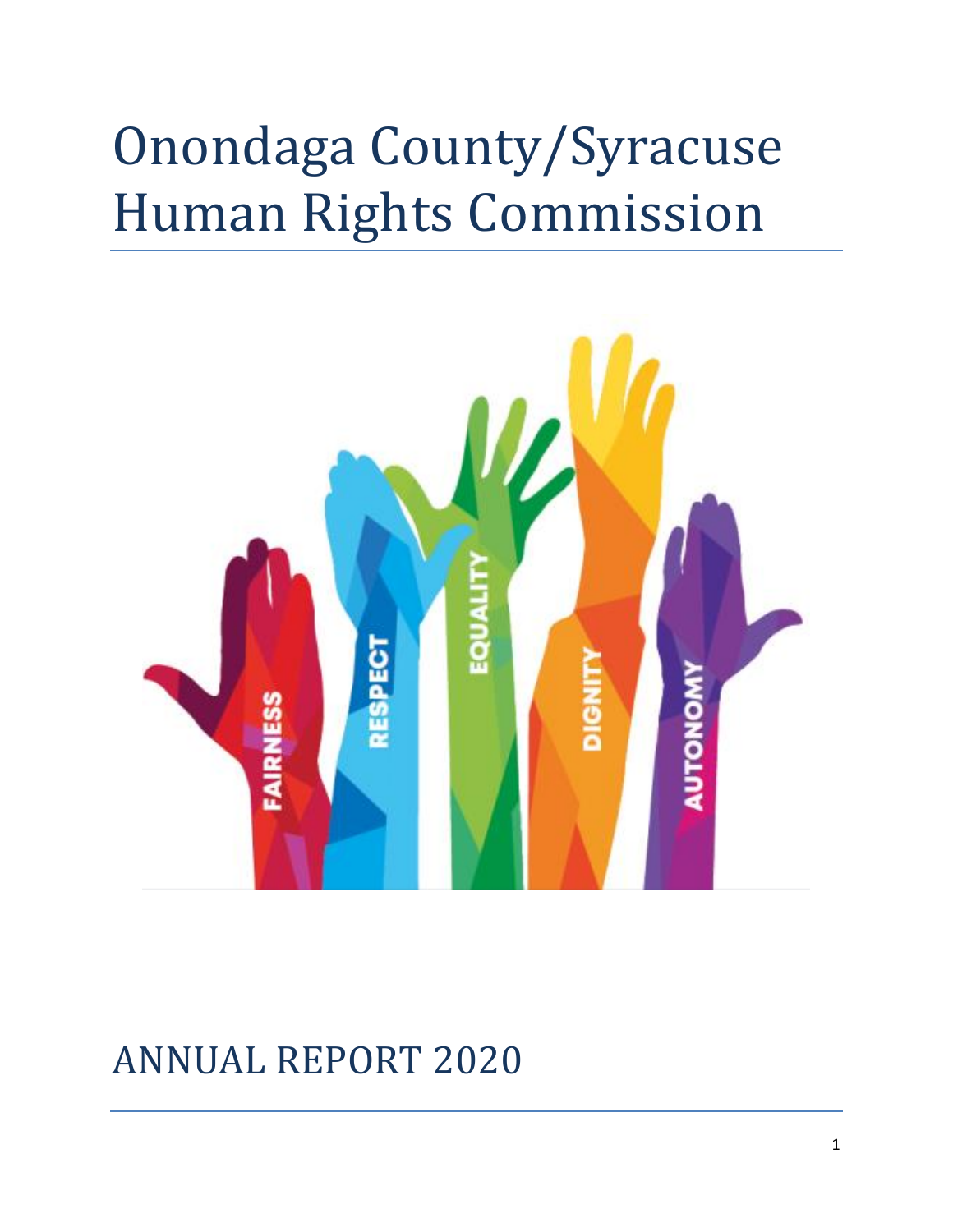## Statement from Chief Diversity Officer



I want to take this opportunity to let you know how grateful I am to the Commissioners who volunteer their time to serve on the Human Rights Commission (HRC).

In a time like no other our nation has seen the civil discord and unrest of people whose basic Human Rights

have been violated. It has never become more evident of the importance of the work that this Commission has done and will continue to do. The Human Rights Commission is a multi-function program which demonstrates its commitment to Human Rights for all of the citizens of Onondaga County.

This Commission responds to requests for information and provides other forms of assistance for community members in relation to human and civil rights concerns; investigates allegations of discrimination; takes actions designed to promote cross-cultural understanding and alleviate inter-group conflict; and also educates the public on human and civil rights.

As you read their prepared Annual Report, you will see the dedication and commitment to the work that this Commission does on behalf of the citizens who live in our County. I look forward to the Commission's continued work in the upcoming year.

Sincerely,

Venica Willans

Monica Williams Chief Diversity Officer Onondaga County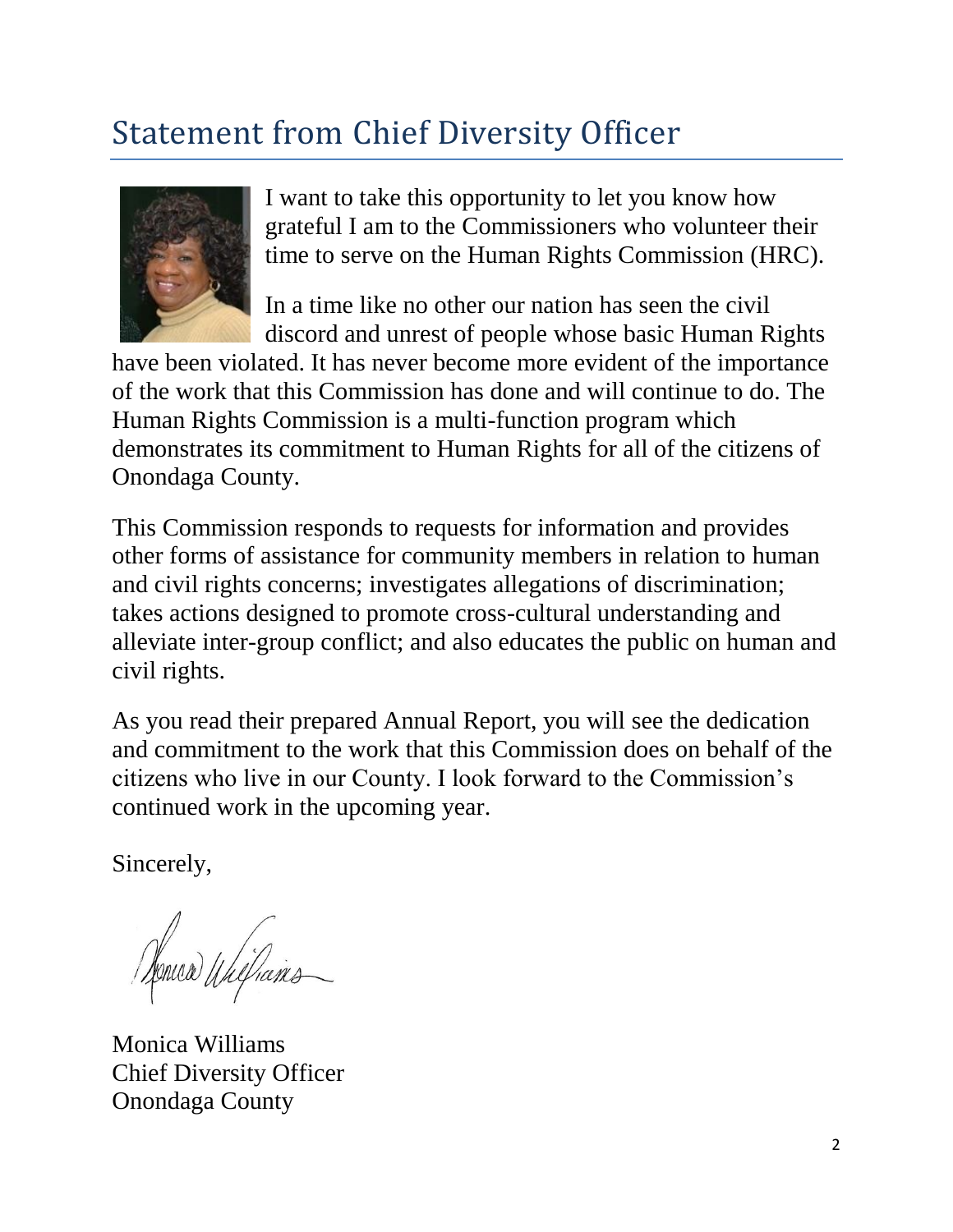### Statement from Administrator



For me, the year 2020 will be one of the most memorable years yet. The pandemic and civil unrest underscored the social and racial injustices in our country, which prompted local protests and uncomfortable conversations about race.

The Commission has been part of the conversation and the solution. Commissioners held forums that addressed racism, assisted the New American Community with information on Covid-19, the 2020 Census and initiated conversations about social, cultural and racial disparities with top leaders in the City and County.

As Administrator of the Human Rights Commission, it has been a privilege to work alongside the Commissioners who have a passion for this work on behalf of this community.

As our community continues to heal, I am excited about our future and the continued efforts by Commissioners to drive the conversations that will transform our way of thinking and transform our communities.

Montanette Murphy

Administrator Human Rights Commission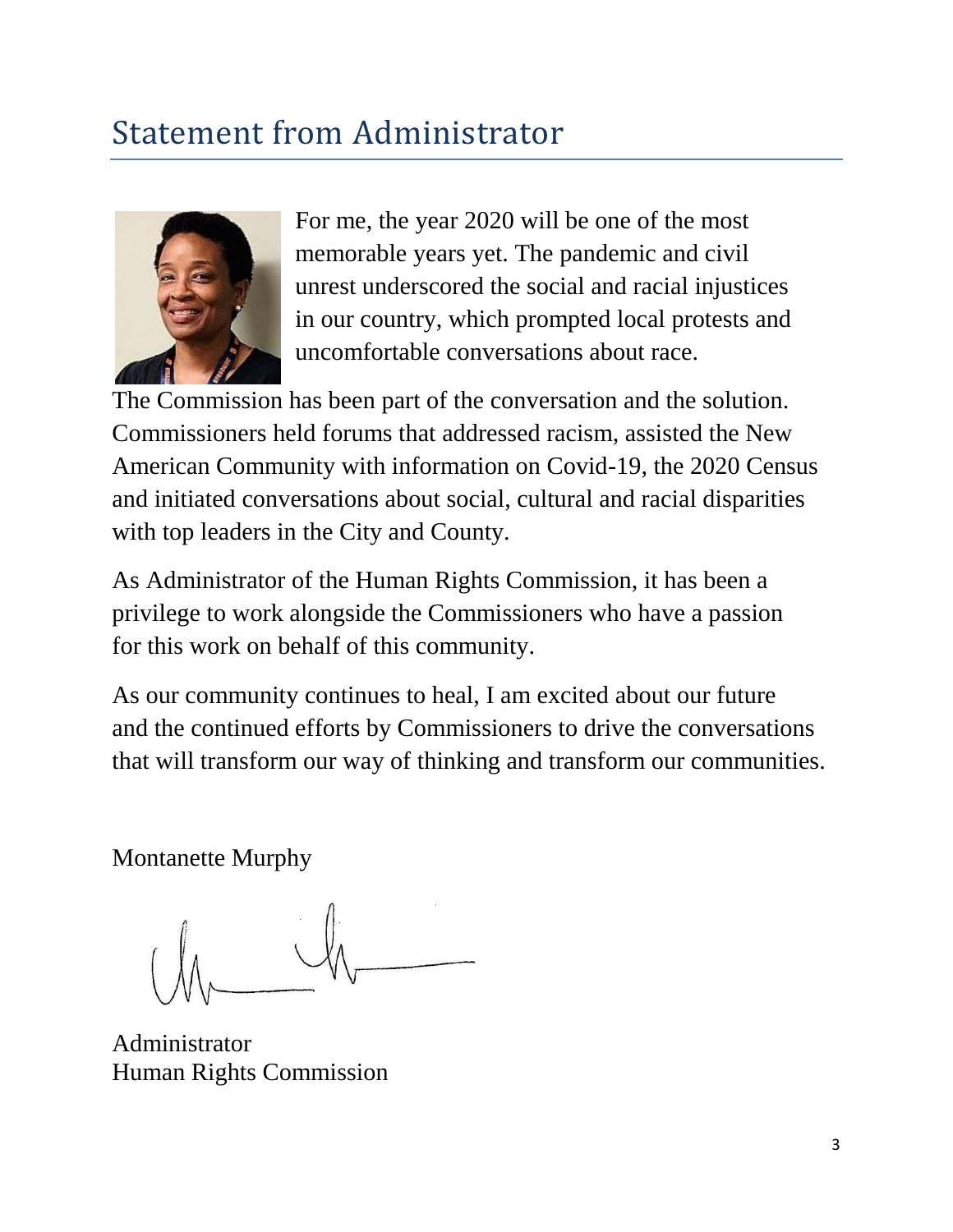#### **Human Rights Commissioners 2020**

Ali Adan Rev. Roosevelt Baums Mbonimpa Banabas Sanjay Chhablani Crystal Doody, ESQ. Rabbi Dan Fellman Barbara Johnson Chol Majok

Suzette Melendez, ESQ. Liban Mohamed Al-amin Muhammad Dave Pasinski John Rushing III Leonardo Sanchez Tricia Wittkowski Rosalie Young

#### **Human Rights Commission: Mission**

The Onondaga County/Syracuse Human Rights Commission exists to foster the growth and development within Onondaga County in the field of human rights and to examine the ways in which various groups of persons within the community relate to each other. The mission is to facilitate communication among such groups, creating a climate in which citizens can understand and respect each other, and resulting in the elimination of conditions leading to discrimination against members of any such groups.

#### **Human Rights Commission: Highlights**

- Conducted a virtual public hearing on race relations in the town of DeWitt and East Syracuse and also a virtual forum on the impact of Covid-19 in the city of Syracuse and Onondaga County.
- Commissioners created, translated and handed out 2020 Census Pamphlets and COVID-19 Fact Sheets in numerous languages to local organizations to help inform new Americans about important events in the community.
- Commission advocated for two community members in 2020: one case involved a landlord/tenant dispute; the other racial bias at a local store.
- In 2020 the HRC office received over 1,500 inquiries regarding landlord/tenant issues, employment discrimination inquiries and questions about Justice Center oversight.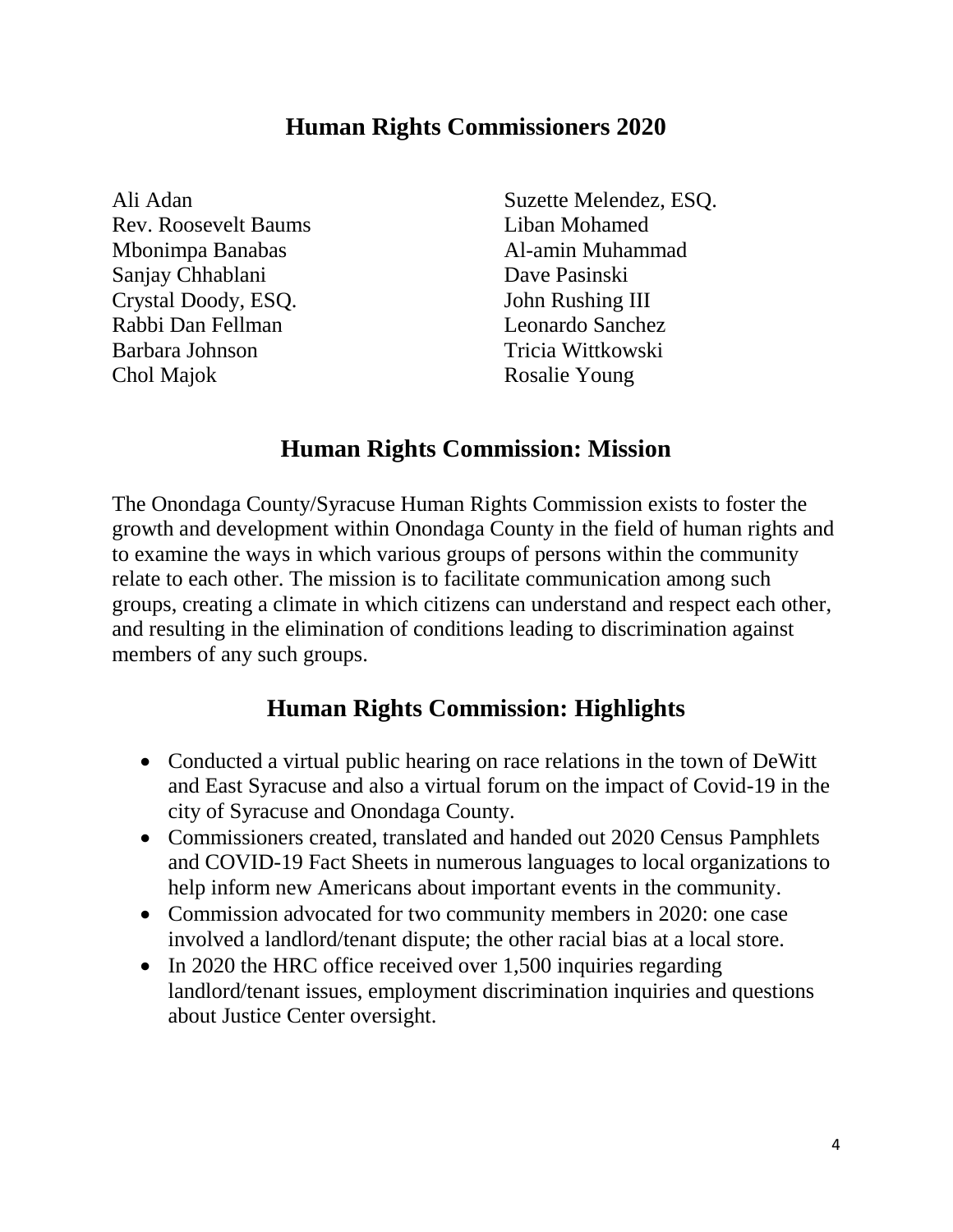#### **Human Rights Department 2020 Total Intake Contacts**

(Phone calls, emails, mail, walk-ins, and voicemail messages): **1,568**



**Other:** Police misconduct, mental health calls, crime victim, attorney/lawyer referral, family court, unclear or unknown calls, county services, homeless services, school-special education, healthcare complaints, school - bias, bullying, DASA, other government services, housing discrimination, employment discrimination: **609**

**Justice Center Intake**: **553**

**Jamesville Correctional Facility Intake: 210**

**Landlord/Tenant issues Intake: 95**

**Bias/Discrimination in Public Accommodation with Follow-up: 62**

**Disability Accommodation or Discrimination with Follow-up: 31**

**Title 6, ADA, LEP Intake**: **8**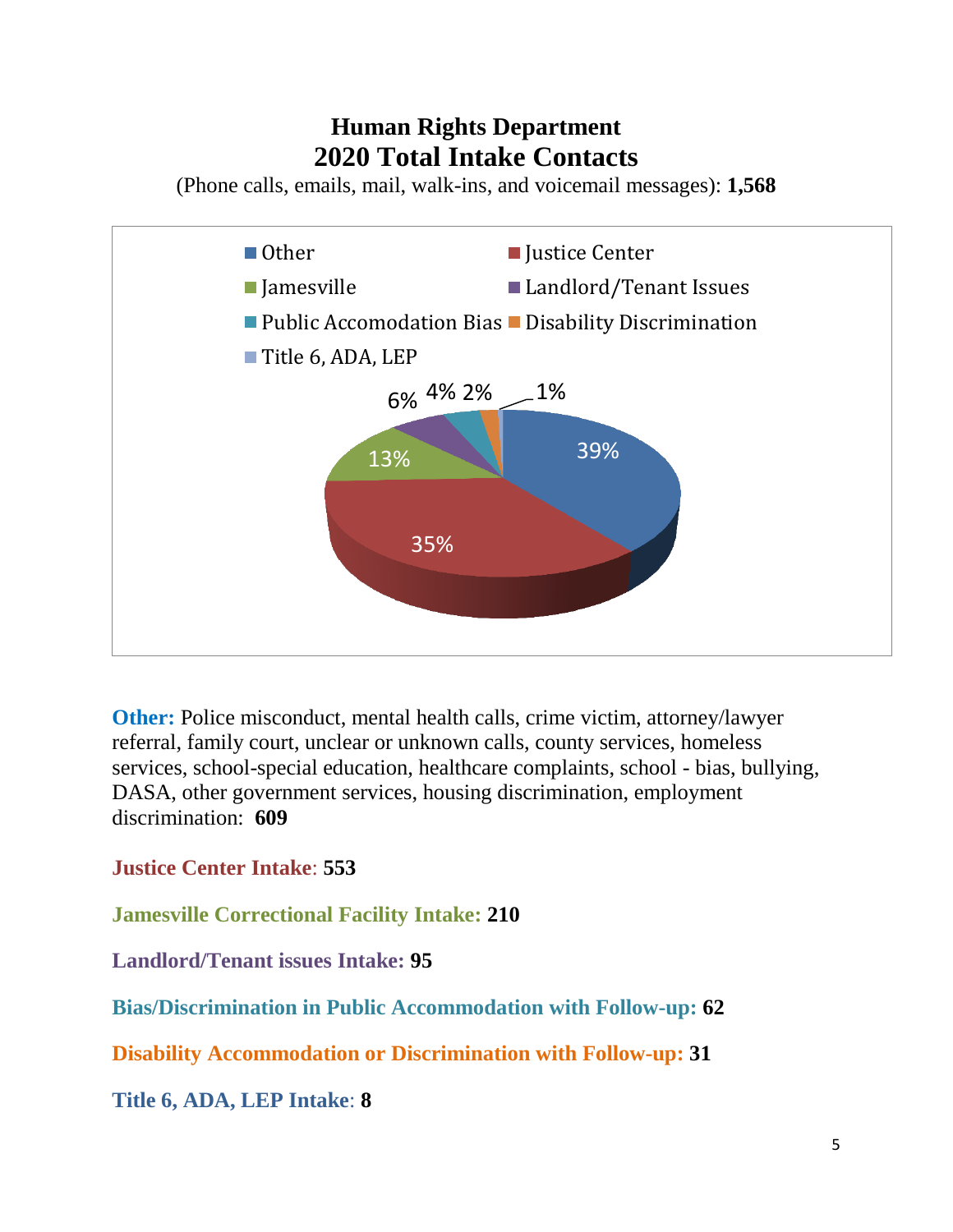#### **Onondaga/Syracuse Human Rights Commission by Former Chair – Rabbi Dan Fellman**

The Human Rights Commission of Onondaga County and the City of Syracuse worked diligently to address issues of concern throughout 2020. While the pandemic created unique challenges, members of the Commission were involved in human rights issues throughout our community all year long.

The year began with an organizational meeting for the Commission, and we discussed pressing needs facing the community, and ultimately focused on two major areas throughout the year: Criminal Justice Issues and Voter and Civic Education.

Under the criminal justice issues umbrella, the Commission agreed to focus on bail reform and police relations, while within the civic education umbrella, Commissioners focused on voting rights, processes, and civics literacy. Plans at the time included continuing outreach from the Human Rights Commission to local law enforcement agencies, outreach to refugee populations to increase positive relationships with law enforcement, continued education on bail reform, and work with new Americans to encourage participation in the election process.

Then came March, and the arrival of the pandemic. Our March meeting was cancelled, and the rest of our meetings, from April to December, moved online. Commissioners remained involved and committed, though our work shifted to focus on challenges arising from the pandemic. At the same time, our community and nation witnessed civil rights protests on a scale not seen in decades. Commission members participated in marches and rallies throughout the community, and recognized that as much as we needed to work on the civil rights side of virus-related issues, we also needed to work on issues connected with racial inequality.

In a normal year, the Human Rights Commission accomplished much of the community interaction by being present at major events such as Plowshares, Juneteenth, Pride, Westcott Street Fair, and many others events. In 2020 all of those events were curtailed.

But throughout 2020, the HRC continued its practice of welcoming guests to speak at our monthly meetings so that we could build relationships and get a better sense of both needs and resources. Among our speakers in 2020: Peter McCarthy, Chair